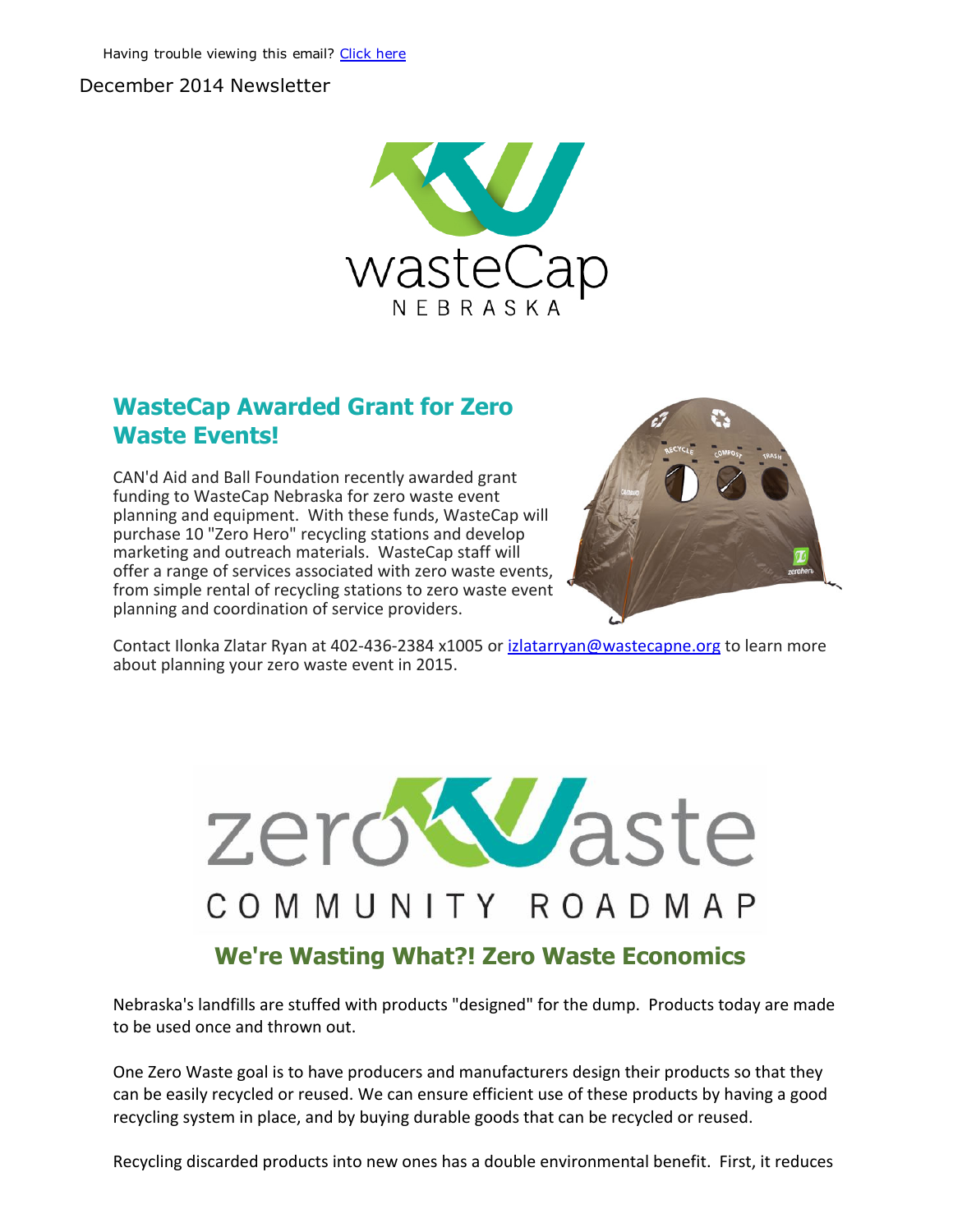the impacts of landfilling. Second, it lessens the need for harvesting or mining virgin raw materials. About 75% of producers will face a scarcity of materials in the next 10 years. Many businesses like Walmart are making large investments into recycling*, because they think it will be the best way to ensure that goods are available for their customers.*

Recycling can help local economies in several ways:

- Reducing what goes to the landfill can save thousands in tipping fees. Nebraskans throw away about 2 million tons of garbage annually; if only half were recycled, we could save \$45 million dollars in landfill fees and significantly extend the life of the landfills
- Sorted materials can be sold. Nebraskan throw away \$137 million-worth of recyclables every year.
- Recycling creates at least 10 times more jobs than landfilling. There are local jobs to sort, bale, transport and sell recycling. Currently, about 1,000 Nebraskans have recycling jobs.
- Local and cheap recycled materials can fuel new industries. In Nebraska, Sandhill Plastics in Kearney and Spotanski Plastics in Hazard are making products from 100% recycled plastics.

To learn more, and to see additional Zero Waste Spotlights visit [www.wastecapne.org](http://r20.rs6.net/tn.jsp?e=001B1XyVA-g8i4J4bbLAuz6rHkzZdQihwXK9Ylhg_hreQQ2c9oYyXhf-umzwS2HSqdO1gcEB4drmnGSBKKJbpffvf3nKZLqhY_fub6bW9Qa5Yk=).

#### **On-Site Waste Reviews Free for WasteCap Members**

How long has it been since your organization took a dedicated look at its waste streams, practices and infrastructure? The universe of materials management is changing rapidly as many businesses are moving toward zero waste. WasteCap can provide business solutions for controlling waste management costs through vendor selection, service optimization, prevention and diversion.



On‐site Waste Reviews are free for WasteCap member

businesses. Staff will gather information, visit your site and provide a written report with recommendations. We are now booking on‐site reviews for 2015. Our goal is zero waste. What's yours?

To schedule an On‐site Waste Review, contact Julie Diegel at 402‐436‐2384 x1001 or [jdiegel@wastecapne.org.](mailto:jdiegel@wastecapne.org) To learn more, click [here](http://r20.rs6.net/tn.jsp?e=001B1XyVA-g8i4J4bbLAuz6rHkzZdQihwXK9Ylhg_hreQQ2c9oYyXhf-umzwS2HSqdO1gcEB4drmnGSBKKJbpffvf3nKZLqhY_fhQ6lCmVXLjKFreh_VWaqBBD8fyxjBrTkJwn4Ea5ICUaPNfnm7J4u5hYbROwMcxmziacgwh5mRdw=).

## January Green Team Roundtable Provides Tour of Cross Training Center's Expanded Operations

Cross Training Center will host WasteCap Nebraska's January 14 Green Team Roundtable at their headquarters, 5030 N. 72nd Street in Omaha. The meeting runs from 11:30am to 1:00 pm and includes a zero-waste lunch. To register, visit [www.wastecapne.org/greenteams/](http://r20.rs6.net/tn.jsp?e=001B1XyVA-g8i4J4bbLAuz6rHkzZdQihwXK9Ylhg_hreQQ2c9oYyXhf-umzwS2HSqdO1gcEB4drmnGSBKKJbpffvf3nKZLqhY_f1QqWJwMEimDHwN9GLwBsMpJ0Rik54WBY).

Cross Training Center is a non‐profit organization whose mission is to empower and equip